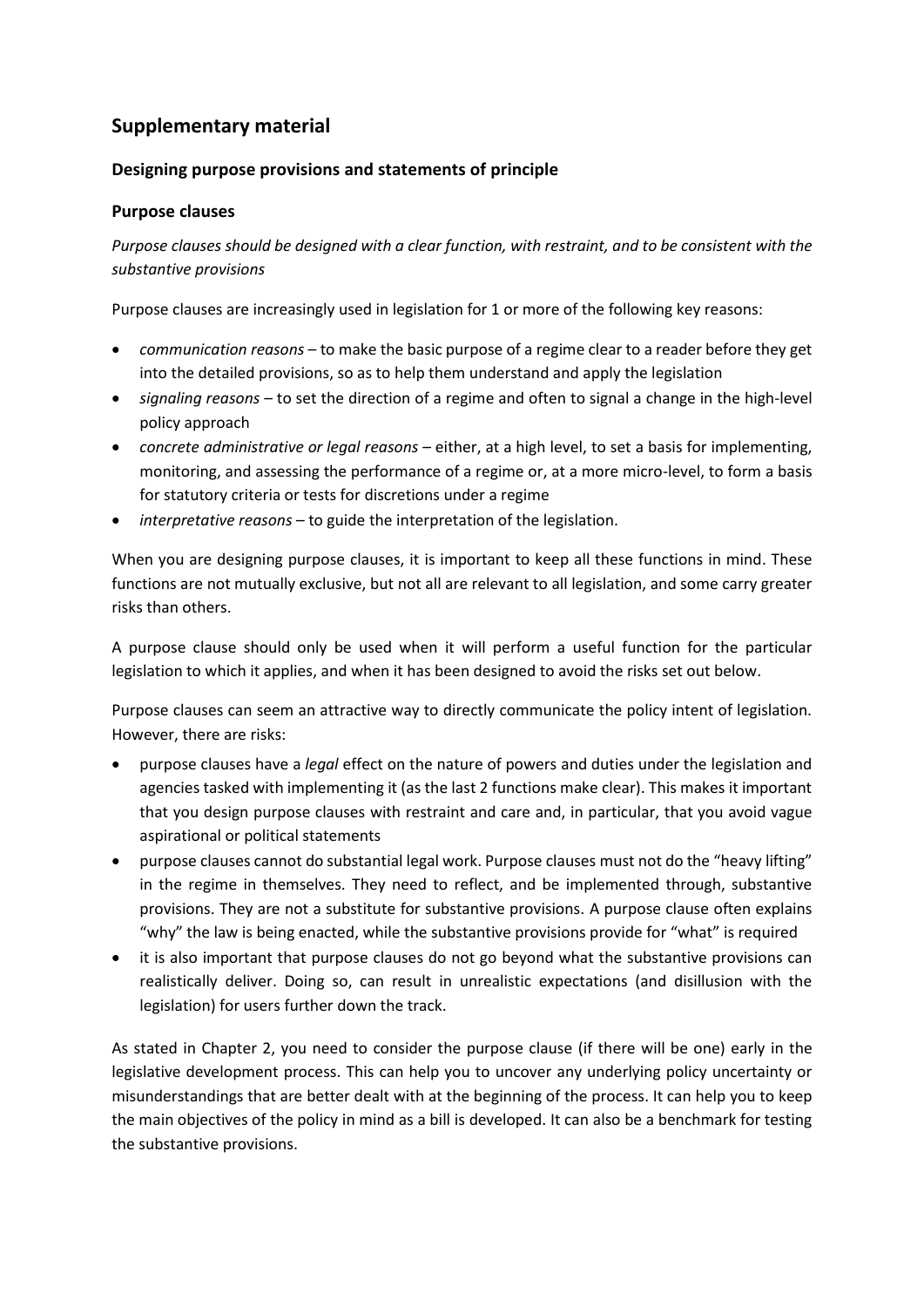Purpose clauses come in a range of different types: from those that merely describe the legal effect or mechanisms of the Act to those that set out the broader policy rationale, context, or objectives that the Act will achieve. Most purpose clauses combine elements of both types. The examples provided in this supplementary material are not model clauses, but illustrate the different types of purpose clauses described above and the issues that flow from them.

## *Purpose clauses that describe the legal means or effect of legislation*

This type of purpose clause is largely intended to communicate the effect of legislation. It is similar to an "overview" or "outline" clause as it merely gives a high-level description of the contents of the Act.

It may describe the legal mechanisms or overall legal effect of an Act (ie, the "how" or "what"). It generally does not explain the policy reason for the contents (the "why") or the broader policy objectives that the Act is designed to achieve.

This type of clause may be useful as an aid for readers, by summarising and highlighting key features of the legislation. They are not as risky as policy purpose clauses described below. However, they also deliver fewer benefits (as they operate similarly to a well-written overview or outline provision). If you wish to include a purely descriptive purpose clause, it is often better to include a clear overview or outline provision.

## **Examples of clauses that describe the legal means or effect of legislation**

### **Electronic Courts and Tribunals Act 2016**, [section](http://www.legislation.govt.nz/act/public/2016/0052/latest/DLM6943510.html) 3

The purpose of this Act is to—

- (a) facilitate the use of permitted documents in, or with respect to, the proceedings of courts and tribunals; and
- (b) allow references to documents in existing enactments relating to the processes of courts and tribunals to be interpreted as including permitted documents; and
- (c) permit the filing of permitted documents at any specified place.

*Note that paragraph (a) goes further that being purely descriptive by making it clear that Parliament is expressing a goal of facilitating something.*

## **District Court Act 2016**, [section 3](http://www.legislation.govt.nz/act/public/2016/0049/latest/DLM6942207.html?search=ts_act%40bill%40regulation%40deemedreg_district+courts_resel_25_a&p=1)

The purposes of this Act are—

- (a) to reconstitute District Courts as a single court with divisions for a Family Court, a Youth Court, and a Disputes Tribunal; and
- (b) to provide for—
	- (i) the constitution and jurisdiction of the court; and
	- (ii) the practice and procedure of the court; and
	- (iii) the selection, appointment, removal, and conditions of the judicial and other officers of the court; and
- (c) to make provision for any other related matters; and
- (d) to improve the transparency of court arrangements in a manner consistent with judicial independence.

*Note that paragraph (d) goes further than a purely descriptive purpose clause.*

### **Haka Ka Mate Attribution Act 2014,** [section 3](http://www.legislation.govt.nz/act/public/2014/0018/latest/DLM5960000.html?search=ts_act%40bill%40regulation%40deemedreg_Haka+Ka+Mate+Attribution+Act+2014_resel_25_a&p=1)

The purpose of this Act is to give effect to certain provisions of the deed of settlement that settles the historical claims of Ngati Toa Rangatira. The provisions relate to the haka Ka Mate.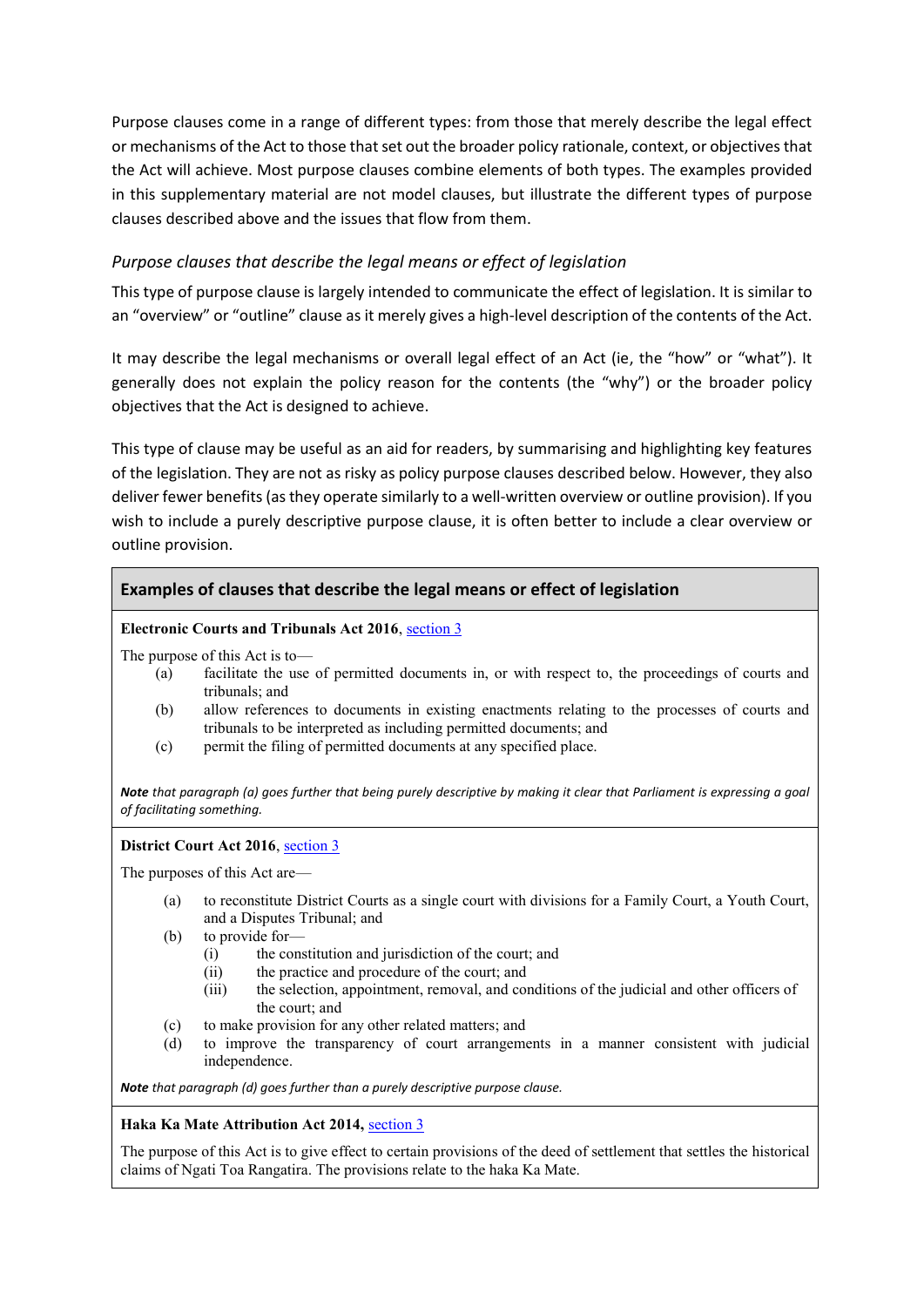## *Policy purpose clauses*

At the other end of the spectrum is the policy purpose clause. When they are done well, these clauses can clearly identify the aims of the law in legal statements. By expressing the intent of Parliament in concrete terms, they can bridge the gap between policy and law. They may describe:

- the policy choices made in the legislation  $-$  ie, having balanced competing considerations, Parliament sets a policy direction for the legislation (for example, [section 3](http://www.legislation.govt.nz/act/public/2013/0069/latest/DLM4090585.html?search=ts_act%40bill%40regulation%40deemedreg_financial+markets+conduct+act_resel_25_a&p=1) of the Financial Markets Conduct Act 2013 reflects a shift from investor protection to confident and informed investor participation in financial markets), or
- key policy considerations that need to be balanced in applying the legislation expressing the main competing policies and leaving the balancing to be done by regulators or the courts within the framework of the legislation (for example, the list of different "additional purposes" in [section](http://www.legislation.govt.nz/act/public/2013/0069/latest/DLM4090586.html?search=ts_act%40bill%40regulation%40deemedreg_financial+markets+conduct+act_resel_25_a&p=1) 4 of the Financial Markets Conduct Act 2013), or
- the ultimate outcome to be achieved by the legislation expressing the end purpose (for example, "to increase progressively the availability of official information to the people of New Zealand" in [section 4\(a\)](http://www.legislation.govt.nz/act/public/1982/0156/latest/DLM65364.html?search=ts_act%40bill%40regulation%40deemedreg_official+information+act_resel_25_a&p=1) of the Official Information Act 1982).

As a result, policy purpose clauses may perform a signaling function, a concrete administrative, or legal function, an interpretative function, or all of these. They are particularly useful to set (or change) the policy direction of a regime and to be tied into decision-making criteria under the legislation.

However, these purpose clauses also present more risks. They have a more substantive impact on the legal effect of legislation than purely descriptive purpose clauses, so you need to design them with particular care:

- to ensure they are consistent with, and do not go further than, the substantive provisions (including any objectives of regulators or other entities with functions under the legislation, and other tests or criteria that apply to decisions made under the legislation), and
- to not make broad, unsubstantiated statements, which may expose decision-makers to unjustified judicial review risk in the exercise of discretion, create a risk of liability for negligence, or set standards unexpectedly high for administering agencies, and
- to ensure that they are unambiguous and do not add uncertainty or otherwise have unintended legal effects on the interpretation of the legislation, and
- to ensure that they do not result in overly complex, unrealistic, or unworkable tests for decisionmaking under the legislation, and
- to ensure that officials and law-makers do not expect the purpose clause to achieve more by itself than it can (and so under-estimate what is required in terms of substantive provisions).

## **Examples of policy purpose clauses**

### **Official Information Act 1982**, [section](http://www.legislation.govt.nz/act/public/1982/0156/latest/DLM65364.html?search=ts_act%40bill%40regulation%40deemedreg_official+information+act+_resel_25_a&p=1) 4

The purposes of this Act are, consistently with the principle of the Executive Government's responsibility to Parliament,—

- (a) to increase progressively the availability of official information to the people of New Zealand in order—
	- (i) to enable their more effective participation in the making and administration of laws and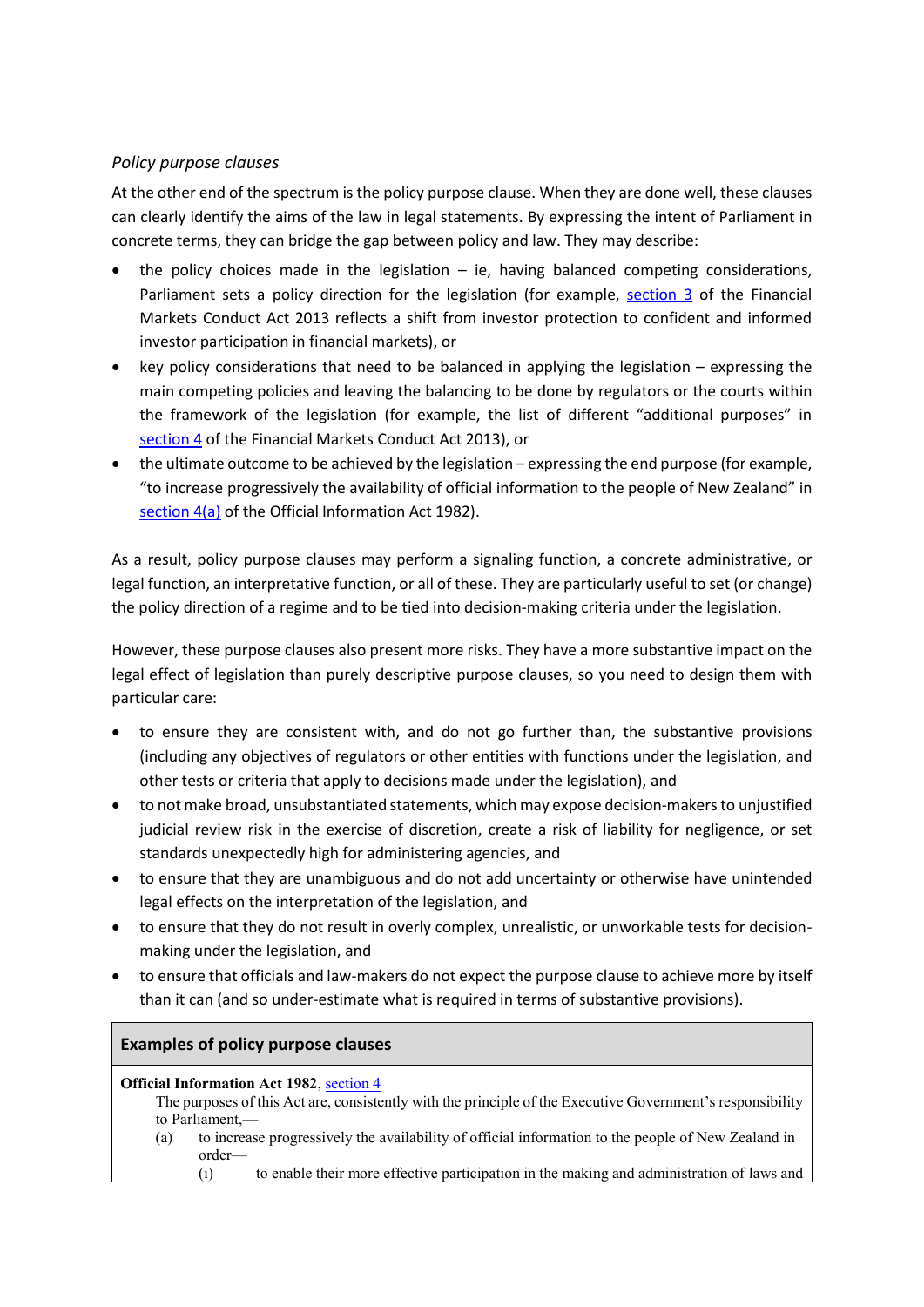#### policies; and

(ii) to promote the accountability of Ministers of the Crown and officials,—

and thereby to enhance respect for the law and to promote the good government of New Zealand:

- (b) to provide for proper access by each person to official information relating to that person:
- (c) to protect official information to the extent consistent with the public interest and the preservation of personal privacy.

#### **Intelligence and Security Act 2017**, [section 3](http://www.legislation.govt.nz/act/public/2017/0010/latest/DLM6920829.html?search=ts_act%40bill%40regulation%40deemedreg_intelligence+and+security_resel_25_a&p=1)

The purpose of this Act is to protect New Zealand as a free, open, and democratic society by—

- (a) establishing intelligence and security agencies that will effectively contribute to—
	- (i) the protection of New Zealand's national security; and
	- (ii) the international relations and well-being of New Zealand; and
	- (iii) the economic well-being of New Zealand; and
	- (b) giving the intelligence and security agencies adequate and appropriate functions, powers, and duties; and
	- (c) ensuring that the functions of the intelligence and security agencies are performed—
		- (i) in accordance with New Zealand law and all human rights obligations recognised by New Zealand law; and
		- (ii) with integrity and professionalism; and
		- (iii) in a manner that facilitates effective democratic oversight; and
	- (d) ensuring that the powers of the intelligence and security agencies are subject to institutional oversight and appropriate safeguards.

#### **Financial Markets Conduct Act 2013**

#### **3 Main purposes**

The main purposes of this Act are to—

- (a) promote the confident and informed participation of businesses, investors, and consumers in the financial markets; and
- (b) promote and facilitate the development of fair, efficient, and transparent financial markets.

#### **4 Additional purposes**

This Act has the following additional purposes:

- (a) to provide for timely, accurate, and understandable information to be provided to persons to assist those persons to make decisions relating to financial products or the provision of financial services:
- (b) to ensure that appropriate governance arrangements apply to financial products and certain financial services that allow for effective monitoring and reduce governance risks:
- (c) to avoid unnecessary compliance costs:
- (d) to promote innovation and flexibility in the financial markets.

To see an example of how a purpose clause of this kind can be knitted into decision-making and discretions under an Act, se[e section 557](http://www.legislation.govt.nz/act/public/2013/0069/latest/DLM4091822.html?search=ad_act%40bill%40regulation%40deemedreg_purpose+w%2f5+act_financial+markets+conduct+act____25_ac%40bc%40rc%40dc%40apub%40aloc%40apri%40apro%40aimp%40bgov%40bloc%40bpri%40bmem%40rpub%40rimp_ac%40bc%40rc%40ainf%40anif%40bcur%40rinf%40rnif_h_aw_se&p=1) of the Financial Markets Conduct Act 2013.

#### *Mixed purpose clauses*

Many purpose clauses sit somewhere on the spectrum between descriptive purpose clauses and policy purpose clauses, or use elements of both.

The following examples provide some description of the policy rationale, in the context of describing the legal context of, or mechanisms used by, the Act. It can be very useful to set out this policy rationale to assist readers to understand the context and thinking behind the legislation even when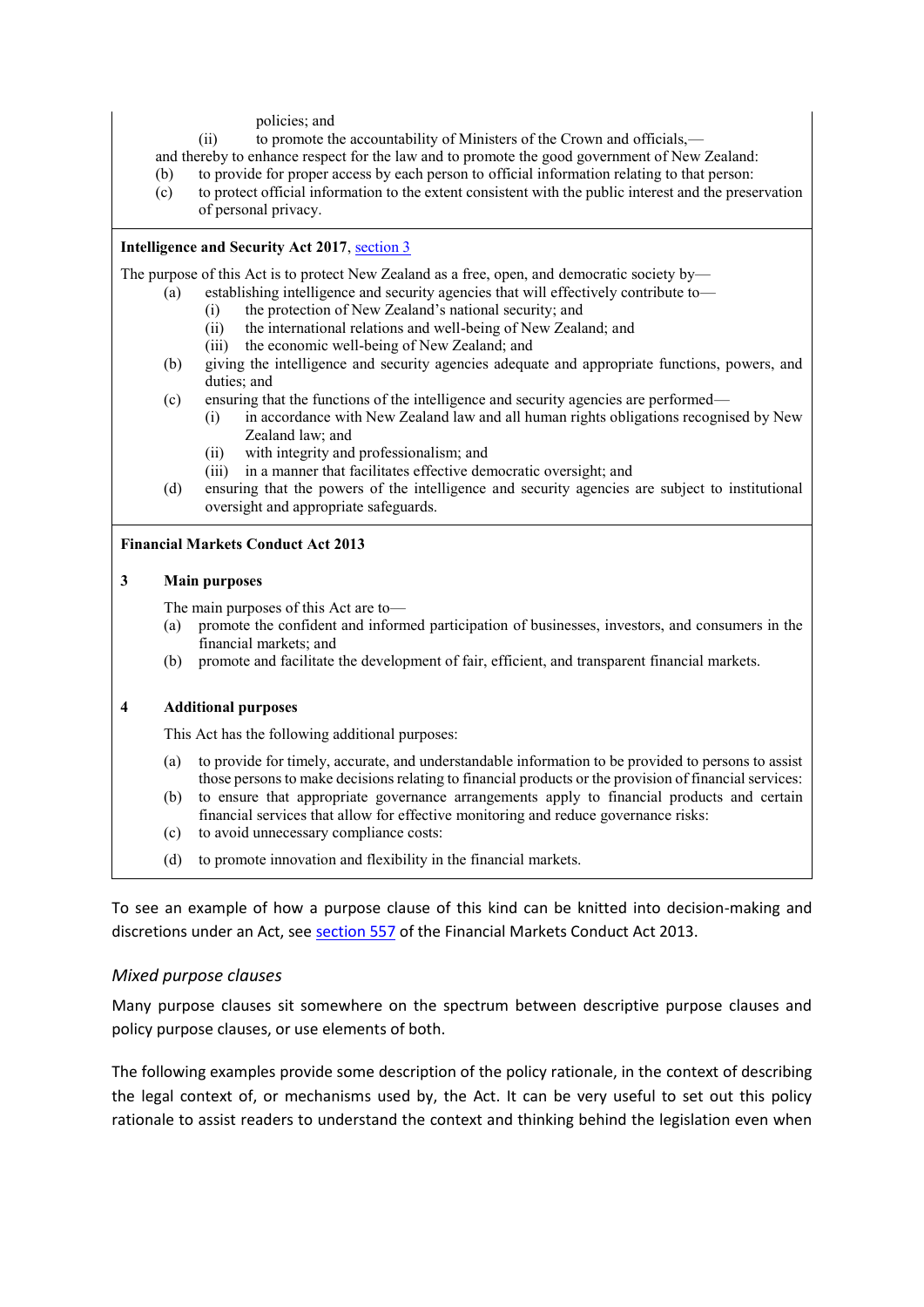the purpose clause is not designed to significantly affect decision-making under the Act<sup>1</sup>.

### **Examples of mixed clauses**

### **Radiation Safety Act 2016**, [section](http://www.legislation.govt.nz/act/public/2016/0006/latest/DLM6339524.html?search=ts_act%40bill%40regulation%40deemedreg_radiation+safety_resel_25_a&p=1) 3

The purposes of this Act are to—

- (a) establish a framework to protect the health and safety of people and protect the environment from the harmful effects of ionising radiation while allowing for the safe and beneficial use of ionising radiation; and
- (b) enable New Zealand to meet its international obligations relating to radiation protection, radiation safety and security, and nuclear non-proliferation, including (but not limited to) its obligations under—
	- (i) the Convention on the Physical Protection of Nuclear Material done at New York and Vienna on 3 March 1980; and
	- (ii) the International Convention for the Suppression of Acts of Nuclear Terrorism done at New York on 14 September 2005; and
	- (iii) the Agreement between New Zealand and the International Atomic Energy Agency for the Application of Safeguards in Connection with the Treaty on the Non-Proliferation of Nuclear Weapons done at Vienna on 29 February 1972; and
	- (iv) the Protocols to the agreement described in subparagraph (iii).

#### **New Zealand Business Number Act 2016, [section](http://www.legislation.govt.nz/act/public/2016/0016/latest/DLM6431512.html?search=ts_act%40bill%40regulation%40deemedreg_Business+number_resel_25_a&p=1) 3**

The main purposes of this Act are to—

- (a) enable eligible entities in New Zealand to interact more easily with government; and
- (b) enable eligible entities in New Zealand to interact more easily with one another; and
- (c) reduce transaction costs in New Zealand; and
- (d) establish and maintain the New Zealand Business Number Register that will—
	- (i) enable an NZBN identifier to be allocated to eligible entities; and
	- (ii) enable individuals dealing with NZBN entities to use the NZBN; and
	- (iii) enable certain information to be collected and shared between authorised government agencies; and
	- (iv) make certain information publicly available; and
- (e) protect the security and confidentiality of information provided under this Act and the privacy of individuals in business (within the meaning set out in section 9(2)).

#### **Victims' Orders Against Violent Offenders Act 2014**, [section](http://www.legislation.govt.nz/act/public/2014/0045/latest/DLM5228057.html?search=ts_act%40bill%40regulation%40deemedreg_victim_resel_25_a&p=1) 3

This Act—

1

- (a) acknowledges the ongoing effects of serious violent offending for victims; and
- (b) with a view to lessening those effects, empowers the court, on the application of a victim, to make a non-contact order prohibiting the offender from having any form of contact with the victim.

### *Cautions with all types of purpose clauses*

The following cautions apply to all types of purpose clauses:

- purpose clauses that are intended to relate to the Act need to cover the ambit of the whole Act (at least at a high level)
- at times it is useful to have more specific purpose clauses for particular Parts or even provisions

 $1$  Regulatory impact assessments and other explanatory material are also valuable for this purpose, and continue to be available via the link in the introduction version of a Bill.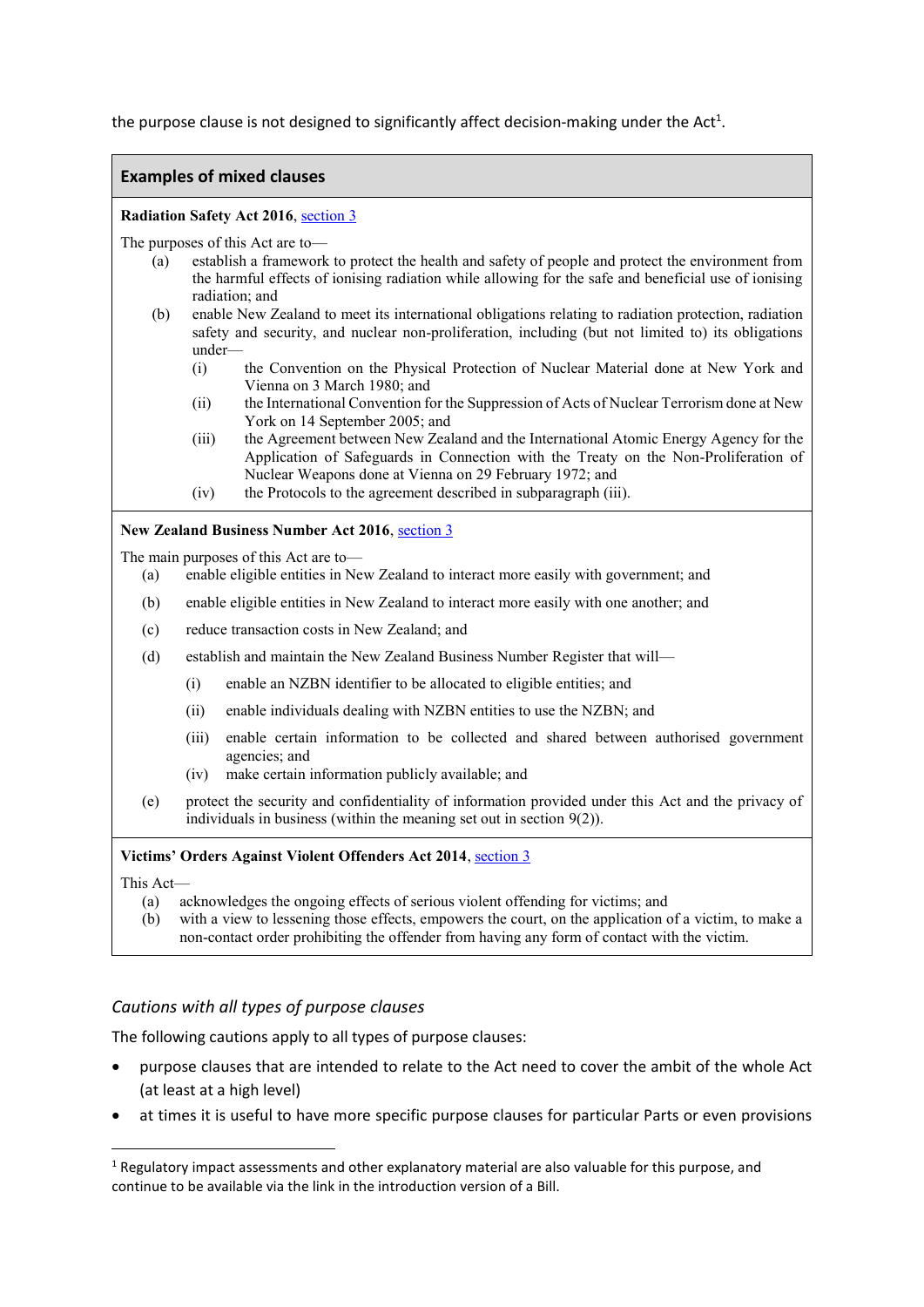of legislation. You need to consider carefully the relationship between these and the main purpose of the Act so that you don't end up with over-complicated legislation, too many purpose clauses, or inconsistency between purpose clauses. This can cause difficulties in operationalising the legislation into realistic decision-making processes and tests that regulators or others can apply

- avoid using multiple similar versions of purpose clauses it is better to use one purpose clause that is well-developed and refer back to it, than have slightly different versions throughout the legislation
- avoid a long list of potentially conflicting ideas the task of properly taking into account a purpose statement is more complex (and risky) when it contains a miscellany of ideas and where the "weight" to be attributed to each idea is unclear
- it may be important to assess how the proposed purpose clause reflects or contrasts with purpose clauses of other relevant legislation (for example, if a regulator is established under one Act but many of its substantive functions are set out in other legislation)
- be particularly careful if you are retrofitting a purpose clause to legislation it is very difficult to ensure that you have fully captured the purpose of the substantive provisions
- if you are amending legislation, be careful to re-check whether the purpose clause is still fit for purpose. The danger of a purpose clause becoming out-of-date can arise whether you are making a significant amendment or whether there are multiple amendments that re-shape the legislation over time.

## **Statements of principle<sup>2</sup>**

**.** 

## *Principles should be used with care and not as enforceable substantive rights or duties*

You can use statements of principle in a similar way to policy purpose clauses, ie, to set out, in legal terms, high-level statements of core policy aims or general underlying values that affect how the legislation should be interpreted and applied.

Create them to support and enable decision-making in line with the policy of the legislation. Do not use them to create stand-alone enforceable substantive rights or duties as they are usually too broad and unqualified to work well in this way.

As with a purpose clause, any statement of principles in the legislation must be clear about how it relates to the rest of the legislation. Who must act in accordance with, or be guided by, the principles? To which powers, duties, or functions are the principles relevant? What needs to be balanced in considering the principles?

In most cases, statements of principle will guide and limit the exercise of powers and duties under the legislation. The examples below demonstrate various forms of words to do this  $-$  "guide the operation"; "must take into account"; "be guided by"; "intended to guide"; "must take account of";

<sup>&</sup>lt;sup>2</sup> This material is not intended to discuss "principles-based" legislation, which is a different concept focussed on whether legislation sets general, open-textured requirements (for example, [section 9](http://www.legislation.govt.nz/act/public/1986/0121/latest/DLM96903.html?search=ts_act%40bill%40regulation%40deemedreg_Faire+Trading+Act_resel_25_a&p=1) of the Fair Trading Act 1986) or detailed or prescriptive requirements (for example, labelling requirements in consumer information standards under that Act). Rather, the focus in this material is on lists of principles that are used to state policy aims of the legislation.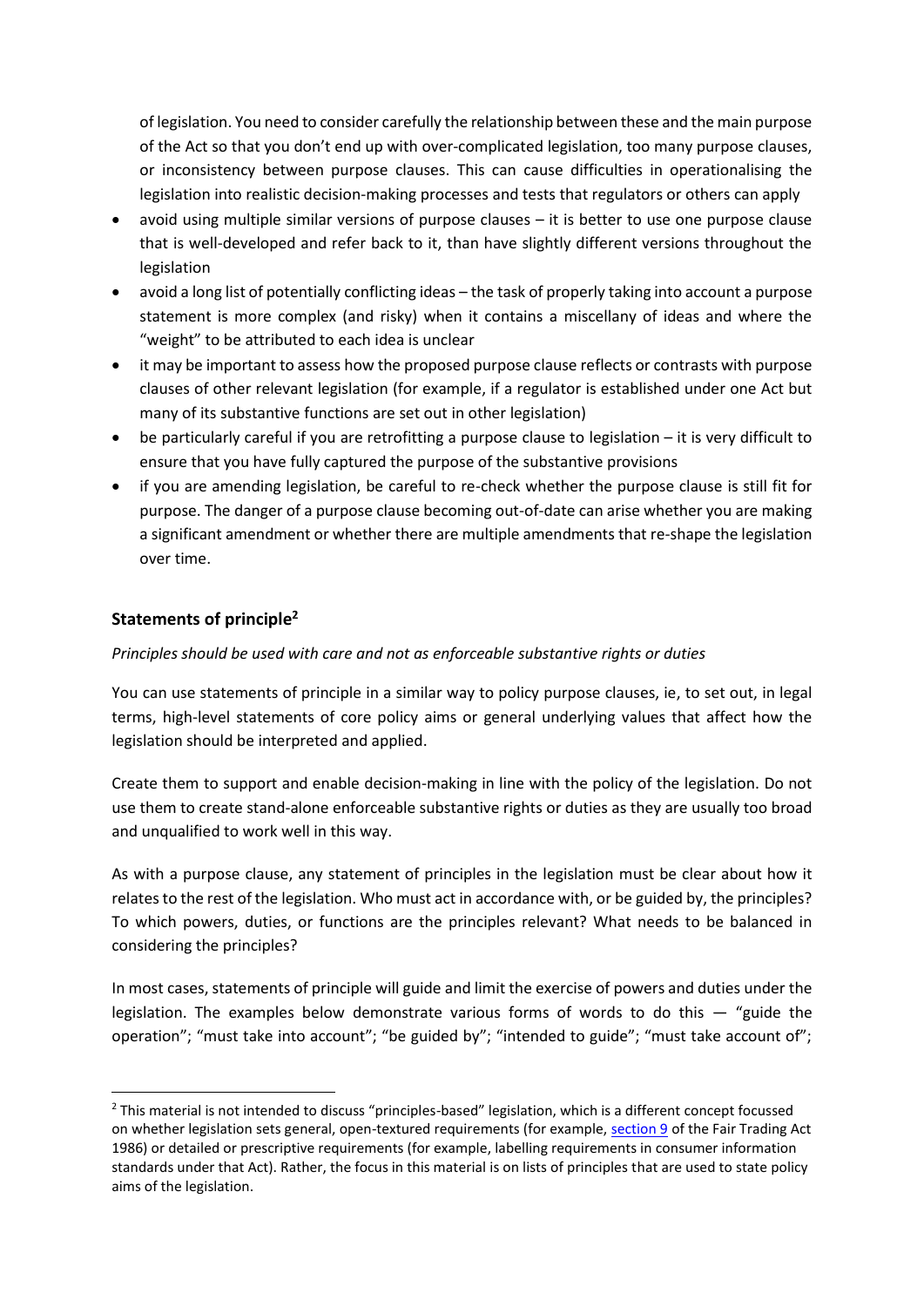"must have regard to", and "must do so in accordance with".

Treat very broad statements of principle with caution if they could impose unquantifiable statutory obligations, expose the Crown or other people to unjustified judicial review risk in respect of the exercise of discretion, or create a risk of liability for negligence. They can also over-promise compared to the substantive provisions or the realities of usual constraints such as funding. One method of limiting such risk is to ensure decisions are conferred in subjective terms and to include qualifiers within the statement of principles. Some qualifiers in the examples below include:

- "where appropriate and to the extent practicable within the resources available"
- "where appropriate and so far as is reasonable and practicable in the circumstances"
- "if satisfied that the necessary resources are available"
- "unless it is not reasonably practicable or in the best interests of the patient to do so".

## *Cautions with principles*

As well as ensuring that statements of principle are not overstated, it is important that principles enhance decision-making processes and do not create complexity and risks for decision-making under legislation. Some key guidance on this point is:

- ensure that there are not too many principles to be taken into account, as it will result in unworkable and complex decision-making ("less may be more")
- the order in which principles are stated usually does not signal any hierarchy or weighting (sometimes this is made explicit, but it is not generally necessary to do so)
- consider consistency with purpose clauses and with other statements of principle carefully
- consider whether decision-makers will balance principles or will be permitted to give them no weight.

The other cautions around ensuring purpose clauses do not create complexity or risks in the legislation (see above) is usually equally relevant to statements of principles.

### **Examples of statements of principles that expressly guide or limit powers and duties (underlining added)**

### **Substance Addiction (Compulsory Assessment and Treatment) Act 2017,** [section](http://www.legislation.govt.nz/act/public/2017/0004/latest/DLM6609148.html?search=ts_act%40bill%40regulation%40deemedreg_substance+addiction_resel_25_a&p=1) 12

Every person and every court that exercises, or proposes to exercise, a power conferred by or under this Act in respect of a patient must be guided by the following principles:

- (a) where compulsion is necessary, the level of coercion used on patients should always be the least restrictive possible to enable effective treatment; and
- (b) the views of the patient and the views of the patient's principal caregiver, welfare guardian (if the court has appointed one), and nominated person (if the patient has nominated one) should be ascertained and taken into account before the power is exercised, unless it is not reasonably practicable or in the best interests of the patient to do so; and
- (c) interferences with the rights of patients should be kept to a minimum; and
- (d) the interests of patients should remain at the centre of any decision making; and
- (e) the power should be exercised with—
	- (i) proper recognition of the importance and significance to the patient of the patient's ties with his or her family, whānau, hapū, iwi, and family group; and
	- (ii) proper recognition of the contribution those ties make to the patient's well-being; and
	- (iii) proper respect for the patient's cultural and ethnic identity, language, and religious or ethical beliefs.